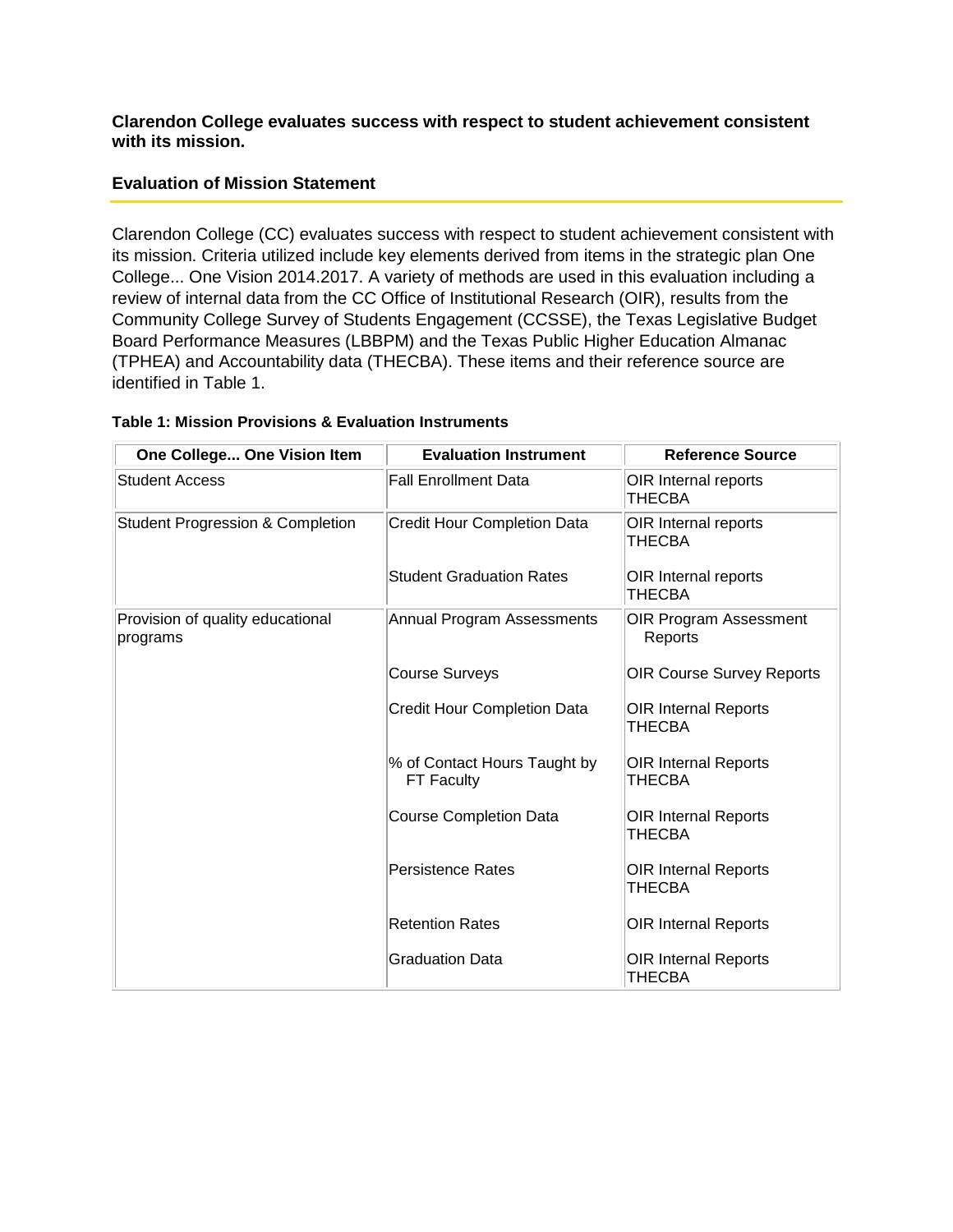| Provision of Student Services for<br>holistic development        | <b>CCSSE Benchmark Scores</b>                                                                         | <b>OIR CCSSE Results Report</b>                                                                                  |
|------------------------------------------------------------------|-------------------------------------------------------------------------------------------------------|------------------------------------------------------------------------------------------------------------------|
|                                                                  | <b>Student Responses to CCSSE</b><br><b>Student Services Questions</b>                                | OIR CCSSE Item Analysis<br>Report                                                                                |
|                                                                  | <b>Student Service Departmental</b><br>Surveys                                                        | <b>Student Services Assessment</b><br>Report<br><b>OIR &amp; Student Services</b><br><b>Departmental Surveys</b> |
| Provision for developmental education Developmental Course       | <b>Completion Rates</b>                                                                               | OIR Internal reports<br>THECBA                                                                                   |
|                                                                  | College-Level Course<br><b>Completion Rates by</b><br><b>Developmental Students</b>                   | <b>OIR Internal Reports</b>                                                                                      |
|                                                                  | Longitudinal Tracking Studies of<br><b>Developmental Student</b><br>Course Completion &<br>Graduation | <b>OIR Internal Reports</b>                                                                                      |
|                                                                  | <b>Developmental Student</b><br><b>Retention Rates</b>                                                | OIR Internal reports<br>THECBA                                                                                   |
| Provision of continuing education /<br>community service courses | % of Business & Community<br><b>Requests for CE Courses</b><br>Offered                                | <b>CE Offering Schedules</b>                                                                                     |
| Provision of cultural enrichment                                 | <b>Number of Cultural Enrichment</b><br><b>Courses Offered</b>                                        | <b>Cultural Enrichment Course</b><br><b>Offering Schedules</b>                                                   |
|                                                                  | <b>Number of Cultural Activities</b><br>Provided or Hosted                                            | <b>Schedule of Cultural Activities</b><br>Provided or Offered                                                    |

## **Provision for Student Access**

In its effort to fulfill its mission and serve its students, CC offers both credit and non-credit courses including academic course for transfer, dual credit courses for service area high schools, technical courses for employment including certification and licensure, and continuing education for personal growth and enrichment. The College uses enrollment and demographic data from internal reports generated by the OIR in conjunction with THECB accountability measures and data reported in the TPHEA and LBBPM. The enrollment data is used to evaluate the number of students being served in each area mentioned to assess levels of student access. Comparisons of previous term enrollments are also used to identify changes in enrollment trends and aid in the planning of future course offerings to improve student access at CC. The following table provides the criteria, threshold and rationale for used to evaluate student access.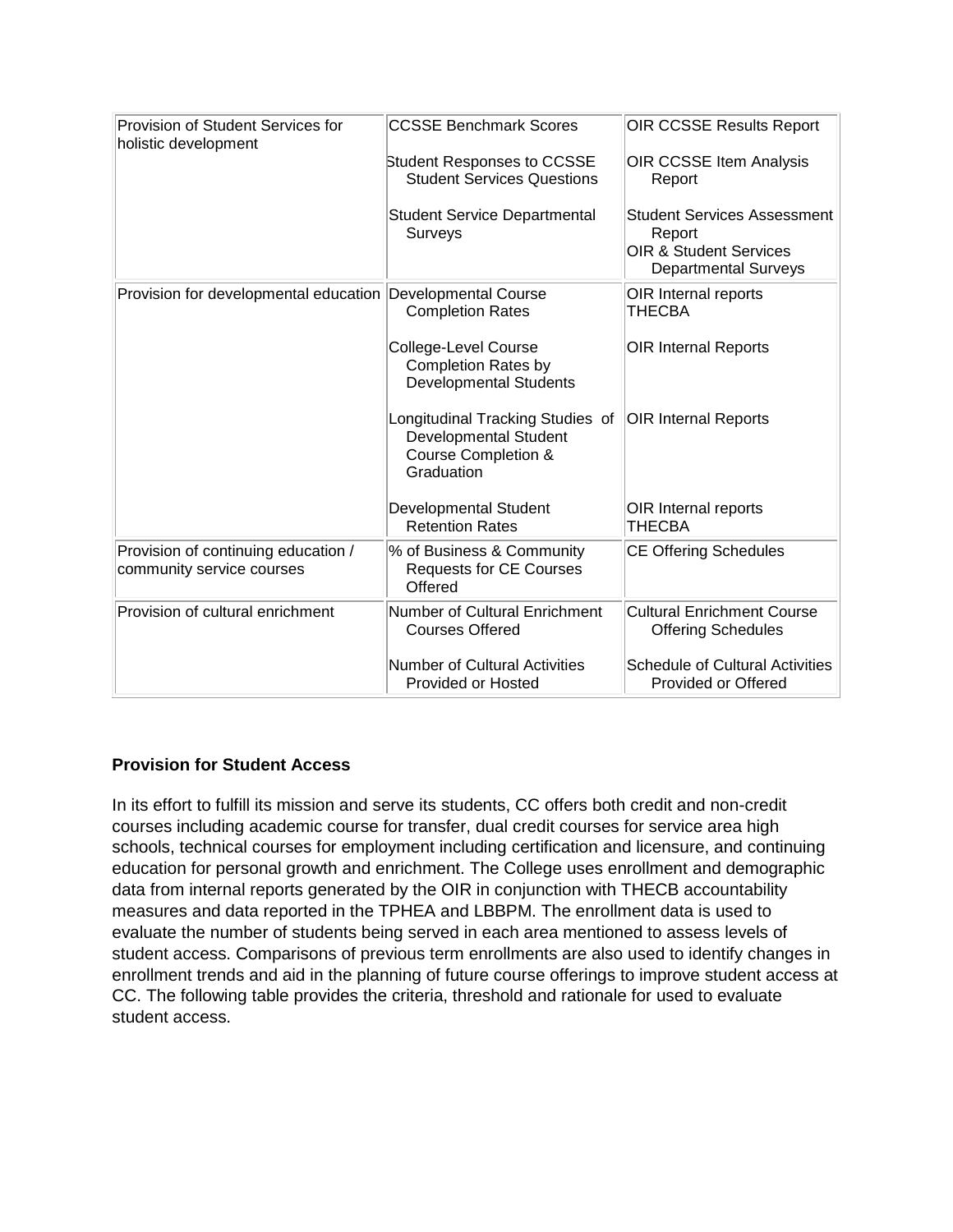| Table 2: Criteria Used to Measure the Provision for Student Access |  |
|--------------------------------------------------------------------|--|
|--------------------------------------------------------------------|--|

| Criteria of<br><b>Effectiveness</b> | Threshold of<br><b>Acceptability</b>      | <b>Rationale for Threshold</b>                                                                                                   | <b>Results</b>                                                                                                                                                                                     |
|-------------------------------------|-------------------------------------------|----------------------------------------------------------------------------------------------------------------------------------|----------------------------------------------------------------------------------------------------------------------------------------------------------------------------------------------------|
| <b>Fall Enrollment</b>              | Controlled<br>Growth of 2.5%<br>each year | This enrollment growth rate is<br>sustainable and will not impact<br>the quality of instruction and<br>student services offered. | Change in Fall Enrollment<br>Fall 2010 - Fall 2011: -<br>$15.2\%$ :<br>Fall 2011 - Fall 2012: -7.3%;<br>Fall 2012 - Fall 2013: -2.6%;<br>Fall 2013 - Fall2014: 0.2%;<br>5-Year Avg. Growth: - 6.2% |

To ensure that CC stays relevant to the community it serves, a modest target rate of growth in fall enrollment of 2.5% was established. This rate is sustainable and allows for a steady recovery of enrollment back to the Fall 2010 level while maintaining the quality of instruction and student services provided. Daily enrollments are tracked throughout the registration period and compared to enrollments from previous terms to monitor and evaluate enrollment growth for the current term. This information is used to assess the attainment of the target growth rate and to ensure that this rate remains appropriate. The table below presents the fall enrollment for each of the previous five years.

## **Provision for Student Progression & Completion**

CC tracks completion and success rates for all courses for in order to evaluate its effectiveness at promoting student progression and completion. Course completion is defined as completing a course and receiving a grade, even a failing grade, while successful course completion is defined as receiving a passing grade (C or better). CC also defines student completion in a more holistic way as a student's completion of the core course requirements and graduation with either a certificate or associate's degree. CC continually monitors these measures each semester and compares the results with those from previous semesters and the average for schools of the same size in Texas to track student progression and completion. A threshold of 91% of attempted credit hours being completed has been established, and 58% of students persisting after one year and 42% after 2 years has been established as shown in the following table. Additionally, CC has established a 14.5% threshold for 3, 4 and 6-year associate's graduation rates, a 10% threshold for 3, 4 and 6-year certificate graduation rates, and transfer rates to 4-year schools of 38% for academic students and 18% for technical students. These threshold rates are consistent with the 5-year average for same-size colleges in Texas. The following table provides the criteria, threshold and rationale for evaluating the success of student progression and completion at CC. These rates have been deemed to be appropriate as they match the 5-year average rates for CC's cohort college group and each rate allows for a timely completion of each student's educational intent.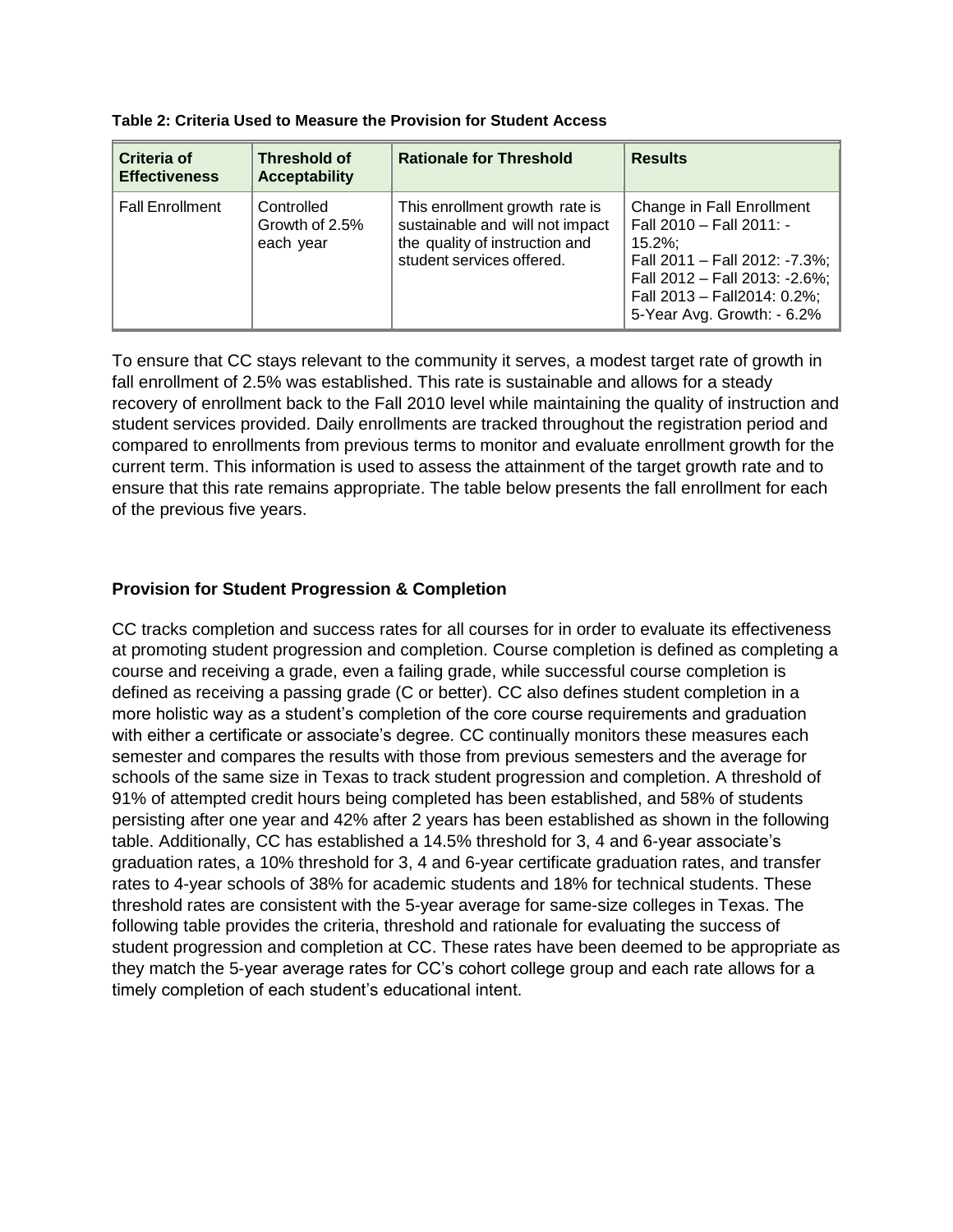#### **Table 3: Criteria Used to Measure Student Achievement for the Provision for Student Progression and Completion**

| <b>Criteria of</b><br><b>Effectiveness</b>                                              | <b>Threshold of</b><br><b>Acceptability</b>                                          | <b>Rationale for Threshold</b>                                                                                                                                                                                  | <b>Results</b>                                                                                                                                                                           |
|-----------------------------------------------------------------------------------------|--------------------------------------------------------------------------------------|-----------------------------------------------------------------------------------------------------------------------------------------------------------------------------------------------------------------|------------------------------------------------------------------------------------------------------------------------------------------------------------------------------------------|
| <b>Fall Credit Hour</b><br><b>Completion Rate</b>                                       | 91% of attempted<br>credit hours<br>completed.                                       | A 91% credit hour completion<br>rate is consistent with other<br>colleges of the same size in<br>Texas and it ensures<br>satisfactory student progression<br>towards completion of their<br>educational intent. | % of Fall Cr. Hrs. Completed<br>Fall 2009: 93.1%<br>Fall 2010: 92.0%<br>Fall 2011: 91.3%<br>Fall 2012: 92.5%<br>Fall 2013: 93.2%<br>5-Year Average: 92.4%<br>State Cohort Average: 91.0% |
| % of students<br>persisting after 1<br>year                                             | 58% of students<br>persisting after 1<br>year.                                       | A 58% 1-year persistence rate<br>is consistent with other colleges<br>of the same size in Texas and<br>ensures satisfactory student<br>progression towards completion<br>of their educational intent.           | 1-Year Persistence Rates<br>Fall 2009: 65.5%<br>Fall 2010: 53.1%<br>Fall 2011: 54.0%<br>Fall 2012: 52.7%<br>Fall 2013: 68.4%<br>5-Year Average: 58.7%<br>State Cohort Average: 58.2%     |
| % of students<br>persisting after 2<br>years                                            | 42% of students<br>persisting after 2<br>years.                                      | A 42% 2-year persistence rate<br>is consistent with other colleges<br>of the same size in Texas and<br>ensures satisfactory student<br>progression towards completion<br>of their educational intent.           | 2-Year Persistence Rates<br>Fall 2008: 42.5%<br>Fall 2009: 41.3%<br>Fall 2010: 35.9%<br>Fall 2011: 35.7%<br>Fall 2012: 34.1%<br>5-Year Average: 37.9%<br>State Cohort Average: 41.8%     |
| % of students<br>graduating with<br>an associate's<br>degree within 3, 4<br>and 6 years | 45% of students<br>will graduate with<br>an associate's<br>degree within 6<br>years. | A 45% threshold graduation<br>rate for associate's degrees is<br>comparable to the 5-year state<br>average for colleges of the<br>same size in Texas.                                                           | <b>6-Year Graduation Rates</b><br>FY 2010: 45.6%<br>FY 2011: 45.4%<br>FY 2012: 50.5%<br>FY 2013: 44.8%<br>FY 2014: 43.9%<br>5-Year Average: 46.0%<br>State Cohort Average: 43.6%         |
| % of students<br>graduating with a<br>certificate within<br>3, 4 and 6 years.           | 30% of students<br>will graduate with<br>a certificate within<br>6 years.            | A 30% threshold graduation<br>rate for certificate completion is<br>comparable to the 5-year state<br>average for colleges of the<br>same size in Texas.                                                        | 6-Year Completion Rates<br>FY 2010: 46.0%<br>FY 2011: 49.3%<br>FY 2012: 49.5%<br>FY 2013: 40.7%<br>FY 2014: 35.8%<br>5-Year Average: 44.3%<br>State Cohort Average: 30.2%                |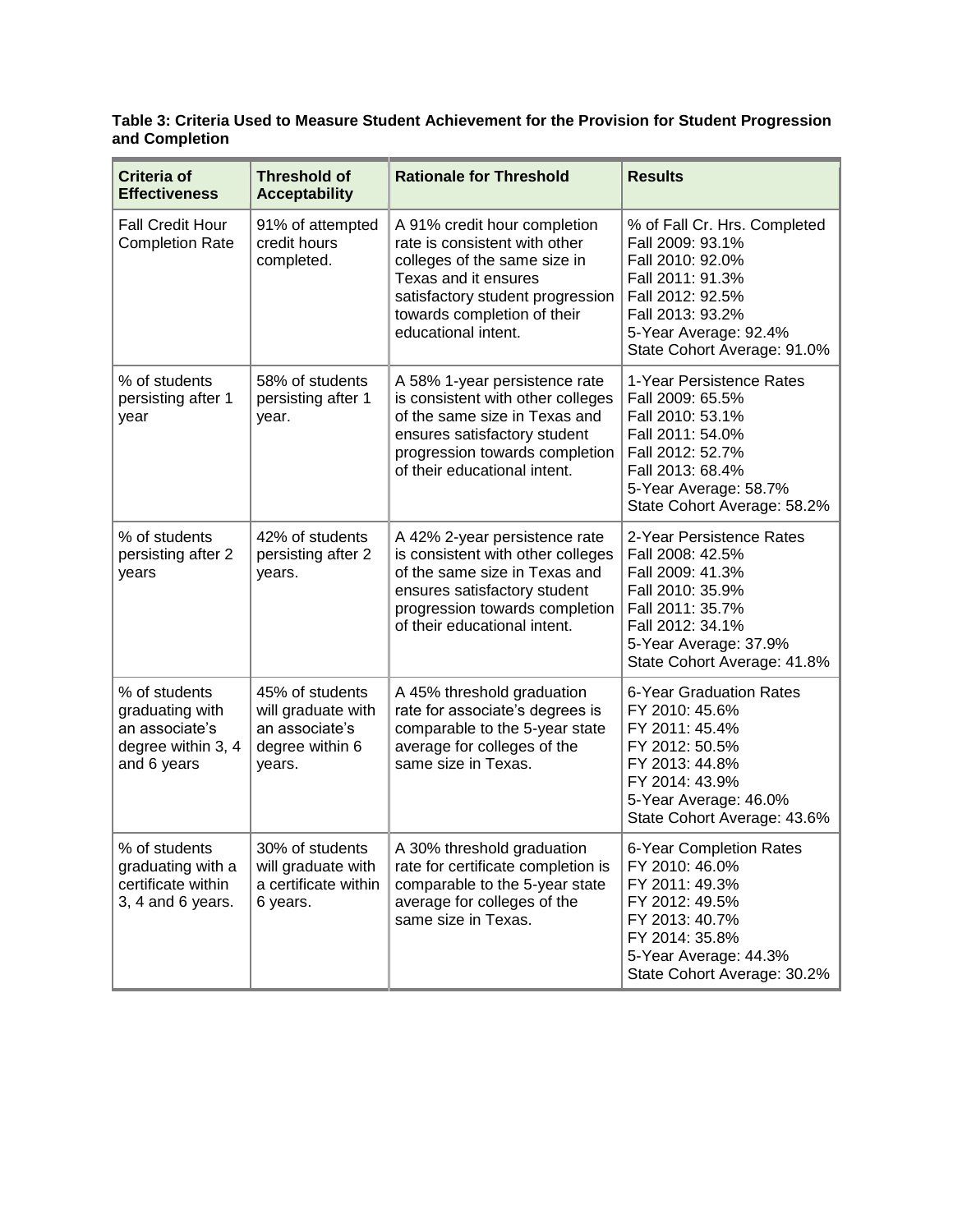| % of academic<br>students<br>transferring to<br>another<br>institution.  | 38% of academic<br>students<br>transferring to 4-<br>year institution.   | A 38% threshold transfer rate<br>for academic students is<br>comparable to the 5-year<br>average for institutions of the<br>same size in Texas.   | Acad. Students Transferring<br>FY 2010: 48.6%<br>FY 2011: 37.7%<br>FY 2012: 35.9%<br>FY 2013: 27.1%<br>FY 2014: 31.9%<br>5-Year Average: 36.2%<br>State Cohort Average: 38.3%        |
|--------------------------------------------------------------------------|--------------------------------------------------------------------------|---------------------------------------------------------------------------------------------------------------------------------------------------|--------------------------------------------------------------------------------------------------------------------------------------------------------------------------------------|
| % of technical<br>students<br>transferring to<br>another<br>institution. | 18% of technical<br>students<br>transferring to a<br>4-year institution. | An 18% threshold transfer rate<br>for technical students is<br>comparable to the 5-year<br>average for institutions of the<br>same size in Texas. | <b>Tech. Students Transferring</b><br>FY 2010: 37.5%<br>FY 2011: 41.9%<br>FY 2012: 19.3%<br>FY 2013: 21.9%<br>FY 2014: 11.9%<br>5-Year Average: 26.5%<br>State Cohort Average: 18.0% |

Overall success and completion rates are part of the annual strategic plan review. Success and completion rates are also tracked by instructional program, as well as for distance learning vs. classroom course sections. These results are documented in the annual assessment report and periodic program review for each program which is discussed in more detail in Section 3.3.1.1 of this compliance document.

## **Provision for Quality Educational Programs**

Students and faculty work in partnership to accomplish the goal of learning. Therefore the provision of quality instruction is a priority at the institution. While individual programs and faculty track student learning via student learning outcomes (discussed in this Compliance Certification document in CS 3.3.1.1) and through the widespread use of student evaluations of instruction, the institution monitors the provision of quality instruction via the use of indirect indicators at a broader level using the same measures as are used for monitoring student progression and completion. The level of course completion as measured by attempted credit hours completed, the number of students completing core requirements, and graduation rates give an indication of a student's ability to master course material and progress with their educational goals assuming a correlation with quality of instruction. An additional indicator of the quality of educational programs at CC is the percent of contact hours taught by full-time faculty with an established threshold of 72% of all contact hours being taught by full-time faculty. The reports mentioned each have a unique threshold of acceptability with the rationale for each as follows: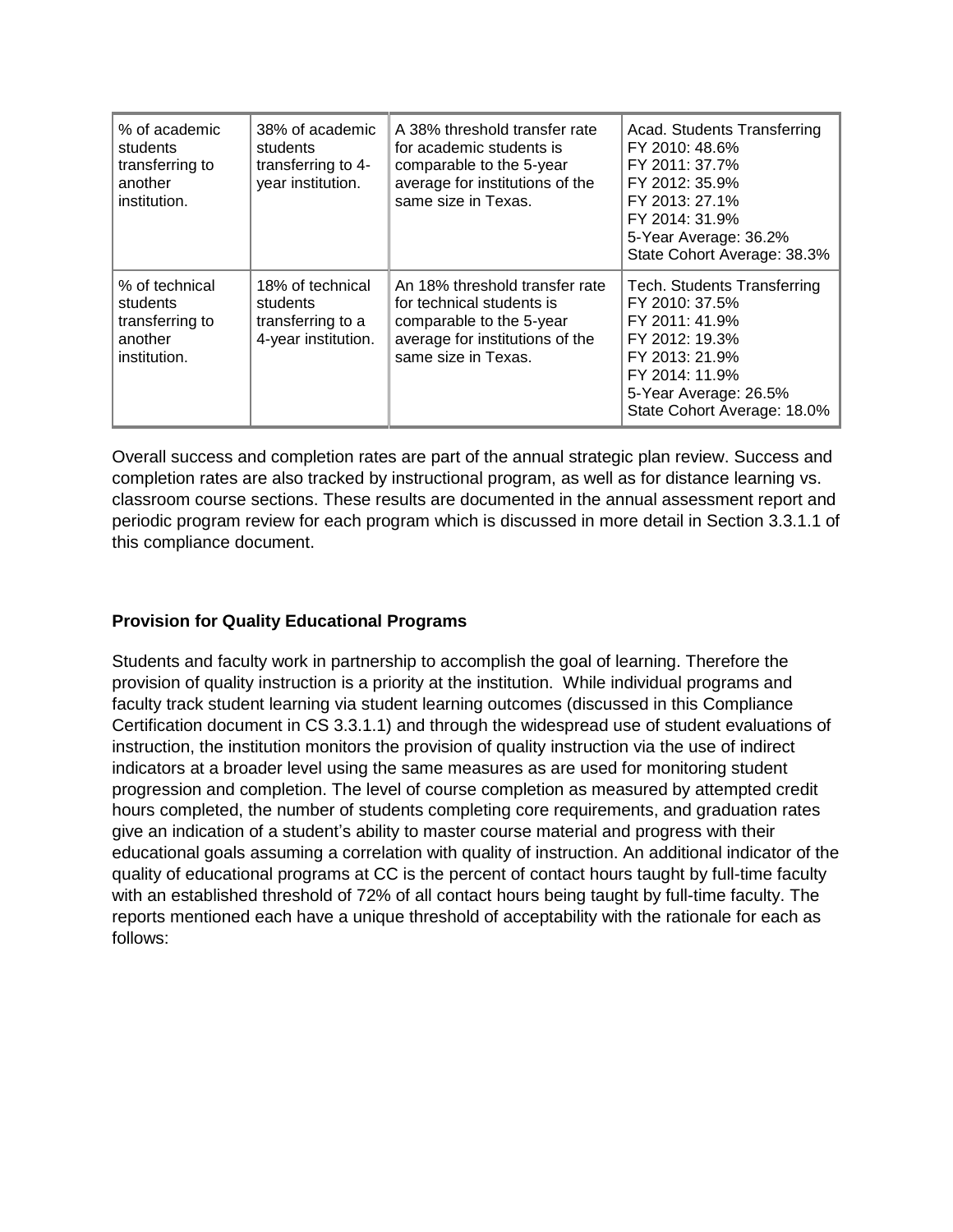| Criteria of<br><b>Effectiveness</b>                                                      | <b>Threshold of</b><br><b>Acceptability</b>                                          | <b>Rationale for Threshold</b>                                                                                                                                                                                     | <b>Results</b>                                                                                                                                                                           |
|------------------------------------------------------------------------------------------|--------------------------------------------------------------------------------------|--------------------------------------------------------------------------------------------------------------------------------------------------------------------------------------------------------------------|------------------------------------------------------------------------------------------------------------------------------------------------------------------------------------------|
| <b>Fall Credit Hour</b><br>Completion Rate.                                              | 91% of attempted<br>credit hours<br>completed.                                       | A 91% credit hour completion<br>rate is consistent with other<br>colleges of the same size in<br>Texas and it ensures<br>satisfactory student<br>progression towards<br>completion of their educational<br>intent. | % of Fall Cr. Hrs. Completed<br>Fall 2009: 93.1%<br>Fall 2010: 92.0%<br>Fall 2011: 91.3%<br>Fall 2012: 92.5%<br>Fall 2013: 93.2%<br>5-Year Average: 92.4%<br>State Cohort Average: 91.0% |
| % of students<br>persisting after 1<br>year.                                             | 58% of students<br>persisting after 1<br>year.                                       | A 58% 1-year persistence rate<br>is consistent with other<br>colleges of the same size in<br>Texas and ensures satisfactory<br>student progression towards<br>completion of their educational<br>intent.           | 1-Year Persistence Rates<br>Fall 2009: 65.5%<br>Fall 2010: 53.1%<br>Fall 2011: 54.0%<br>Fall 2012: 52.7%<br>Fall 2013: 68.4%<br>5-Year Average: 58.7%<br>State Cohort Average: 58.2%     |
| % of students<br>persisting after 2<br>years.                                            | 42% of students<br>persisting after 2<br>years.                                      | A 42% 2-year persistence rate<br>is consistent with other<br>colleges of the same size in<br>Texas and ensures satisfactory<br>student progression towards<br>completion of their educational<br>intent.           | 2-Year Persistence Rates<br>Fall 2008: 42.5%<br>Fall 2009: 41.3%<br>Fall 2010: 35.9%<br>Fall 2011: 35.7%<br>Fall 2012: 34.1%<br>5-Year Average: 37.9%<br>State Cohort Average: 41.8%     |
| % of students<br>graduating with<br>an associate's<br>degree within 3, 4<br>and 6 years. | 45% of students<br>will graduate with<br>an associate's<br>degree within 6<br>years. | A 45% threshold graduation<br>rate for associate's degrees is<br>comparable to the 5-year state<br>average for colleges of the<br>same size in Texas.                                                              | 6-Year Graduation Rates<br>FY 2010: 45.6%<br>FY 2011: 45.4%<br>FY 2012: 50.5%<br>FY 2013: 44.8%<br>FY 2014: 43.9%<br>5-Year Average: 46.0%<br>State Cohort Average: 43.6%                |
| % of students<br>graduating with a<br>certificate within<br>3, 4 and 6 years.            | 30% of students<br>will graduate with<br>a certificate<br>within 6 years.            | A 30% threshold graduation<br>rate for certificate completion is<br>comparable to the 5-year state<br>average for colleges of the<br>same size in Texas.                                                           | 6-Year Completion Rates<br>FY 2010: 46.0%<br>FY 2011: 49.3%<br>FY 2012: 49.5%<br>FY 2013: 40.7%<br>FY 2014: 35.8%<br>5-Year Average: 44.3%<br>State Cohort Average: 30.2%                |

**Table 4: Criteria Used to Measure the Provision for Quality Educational Programs**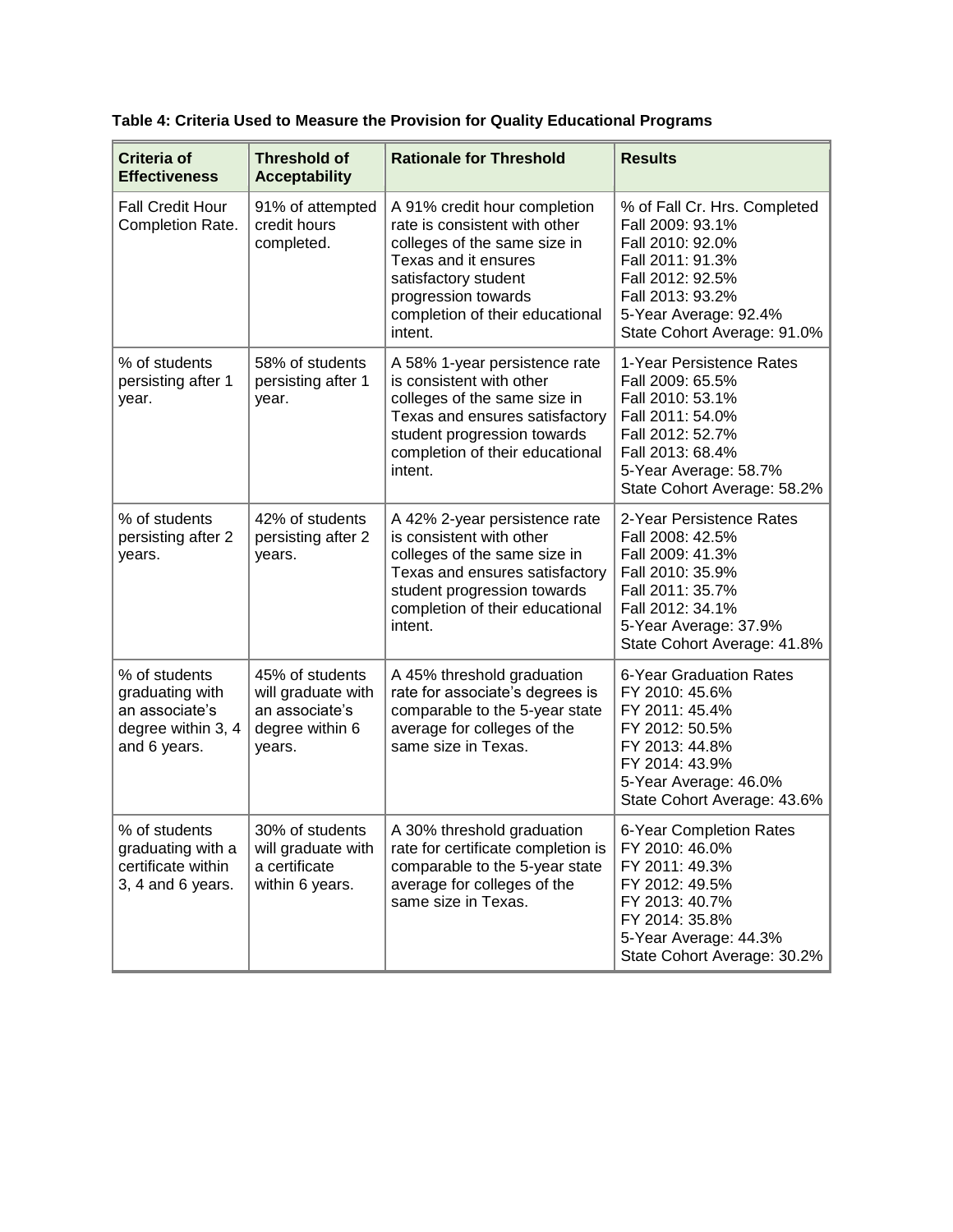| 70% of all contact<br>% of total credit<br>hours taught by<br>hours taught by<br>full-time faculty.<br>full-time faculty. | % of Fall Cr. Hrs. Taught by<br>A threshold level of 70% of<br>FT Faculty<br>contact hours being taught by<br>full-time faculty is comparable<br>Fall 2009: 79.8%<br>to the statewide average.<br>Fall 2010: 76.8%<br>Fall 2011: 72.0%<br>Fall 2012: 70.9%<br>Fall 2013: 65.1%<br>5-Year Average: 72.9%<br>State Cohort Average: 72.2% |
|---------------------------------------------------------------------------------------------------------------------------|----------------------------------------------------------------------------------------------------------------------------------------------------------------------------------------------------------------------------------------------------------------------------------------------------------------------------------------|
|---------------------------------------------------------------------------------------------------------------------------|----------------------------------------------------------------------------------------------------------------------------------------------------------------------------------------------------------------------------------------------------------------------------------------------------------------------------------------|

## **Provision for Student Services for holistic development**

As documented in Sections 2.10 and 3.3.1.3 of this compliance document, CC provides student support programs, services, and activities consistent with its mission that are intended to promote student learning and enhance the development of its students. The College recognizes that student support programs and services enhance the educational development and academic success of students and strives to ensure that its policies, personnel, programs, and activities are consistent with the diverse needs and interests of the population it serves. Each service offered is managed by an assigned support service department within the College, with assessment and evaluation methods consisting of the results obtained from administering the Community College Survey of Student Engagement each year which is supplemented with the results from surveys administered by the OIR and each department that provides the service. Additional assessment and evaluation is provided by an examination of student participation in school activities and organizations and the number of students using available services. A threshold level of a CCSSE benchmark score of 50 and a minimum of 70% of students responding as being at least somewhat satisfied with each of the services offered on departmental surveys and CCSSE questions relating to the service has been established. These threshold levels have been deemed appropriate based on previous CCSSE and survey results.

| Criteria of<br><b>Effectiveness</b>                                                                                                                          | <b>Threshold of</b><br><b>Acceptability</b>                                                                                                                        | <b>Rationale for Threshold</b>                                                                                                                                                                            | <b>Results</b>                                                                                                                                                                                                                         |
|--------------------------------------------------------------------------------------------------------------------------------------------------------------|--------------------------------------------------------------------------------------------------------------------------------------------------------------------|-----------------------------------------------------------------------------------------------------------------------------------------------------------------------------------------------------------|----------------------------------------------------------------------------------------------------------------------------------------------------------------------------------------------------------------------------------------|
| Student<br>responses to<br><b>CCSSE</b> survey<br>questions<br>pertaining to CC<br>encouraging<br>student use of the<br>student support<br>services offered. | 60% of students<br>participating in<br>the CCSSE<br>survey<br>responding that<br>CC emphasizes<br>and encourages<br>the use of the<br>student services<br>offered. | This threshold rate was<br>established based on student<br>responses on recent CCSSE<br>surveys to questions<br>associated with the emphasis<br>CC places on their using the<br>student services offered. | An average of 59.7% of<br>students responded "quite a<br>bit" or "very much" on the<br>2014 CCSSE survey<br>questions pertaining to CC<br>emphasizing the student<br>support services offered.<br>(CCSSE questions 9b, 9d, 9e<br>& 9f) |

#### **Table 5: Criteria Used to Measure the Provision for Student Services for Holistic Development**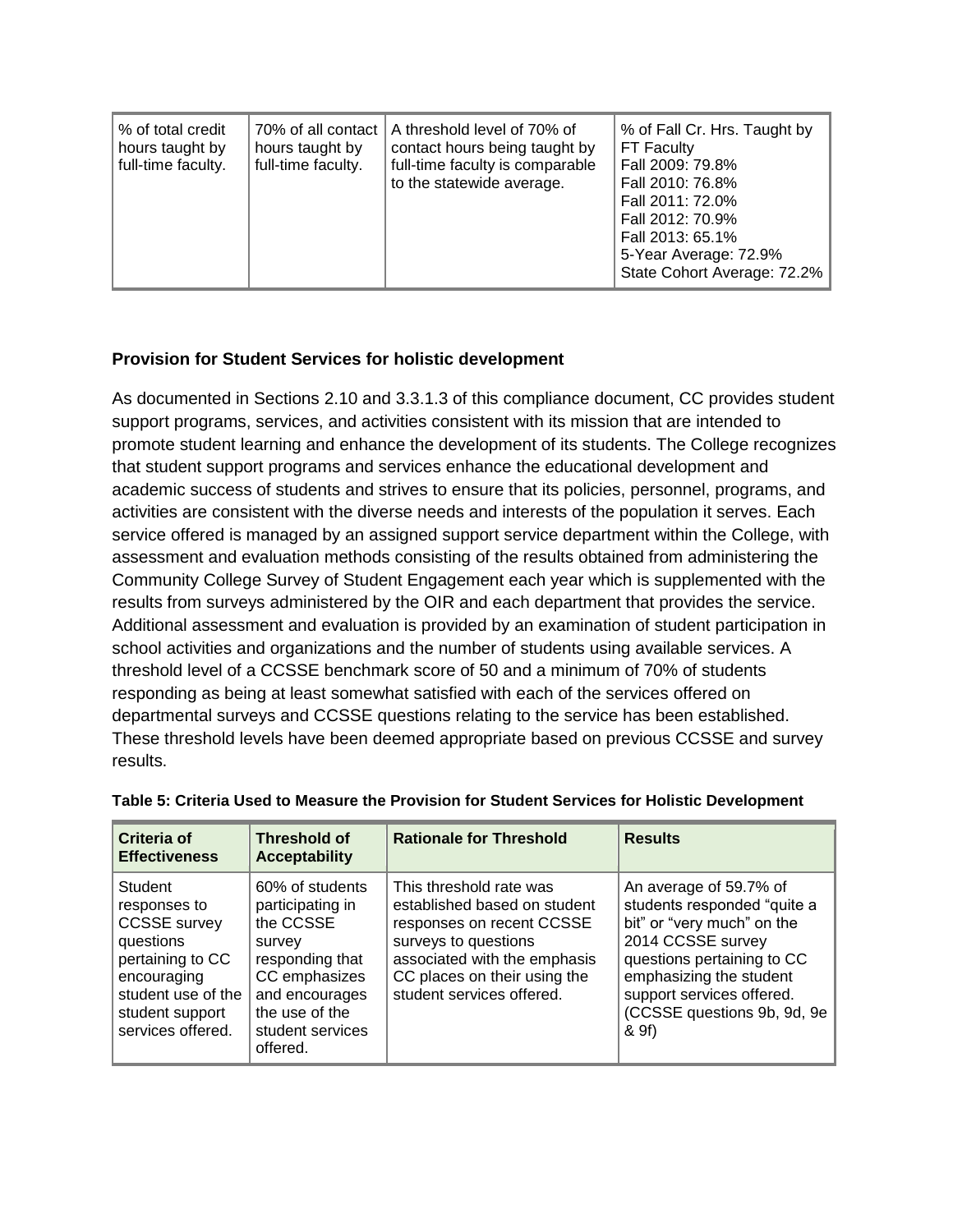| <b>Student</b><br>responses to<br><b>CCSSE</b> survey<br>questions<br>pertaining to their<br>use of student<br>support services<br>offered by CC.            | 60% of students<br>participating in<br>the CCSSE<br>survey<br>responding that<br>that they use<br>student support<br>services<br>"sometimes" or<br>"often".     | This threshold rate was<br>established based on student<br>responses on recent CCSSE<br>surveys to questions<br>associated with their use of the<br>student services offered.                            | An average of 60.3% of<br>students responded<br>"sometimes", "often" or "very<br>often" on the 2014 CCSSE<br>survey questions pertaining<br>to their use of the student<br>support services offered.<br>(CCSSE questions 4m,<br>13.1a, 13.1b, 13.1d, 13.1e,<br>13.1g, 13.1h, 13.1l, 13.1j &<br>13.1k) |
|--------------------------------------------------------------------------------------------------------------------------------------------------------------|-----------------------------------------------------------------------------------------------------------------------------------------------------------------|----------------------------------------------------------------------------------------------------------------------------------------------------------------------------------------------------------|-------------------------------------------------------------------------------------------------------------------------------------------------------------------------------------------------------------------------------------------------------------------------------------------------------|
| Student<br>responses to<br><b>CCSSE</b> survey<br>questions<br>pertaining to their<br>satisfaction with<br>the student<br>support services<br>offered by CC. | 80% of students<br>participating in<br>the CCSSE<br>survey<br>responding as<br>being at least<br>somewhat<br>satisfied with the<br>student services<br>offered. | This threshold rate was<br>established based on student<br>responses on recent CCSSE<br>surveys to questions<br>associated with their<br>satisfaction of the quality of the<br>student services offered. | An average of 83.8% of<br>students responded<br>"somewhat" or "very" on the<br>2014 CCSSE survey<br>questions pertaining to their<br>satisfaction with the student<br>support services offered.<br>(CCSSE questions 13.2a,<br>13.2b, 13.2c, 13.2d, 13.1e,<br>13.1g, 13.1h, 13.2l, 13.2j &<br>13.2k)   |

## **Provision for Developmental Education**

To assess the fulfillment of the mission component for developmental education, CC uses a combination of data reported by the THECB Accountability system, reports generated internally by the OIR on developmental course and subsequent college-level course completion rates including longitudinal cohort tracking reports, ad hoc OIR reports as requested, and developmental program assessments. A large percentage of CC students enter CC with skill levels in Reading, Writing or Math that are below state standards for being "college-ready." State law and the THECB establish the skill levels required for each area that determine if a student is prepared for college-level coursework. Those students not meeting Texas Success Initiative (TSI) standards are placed into remedial coursework to improve their skills. Once the remedial course work is successfully completed the student is allowed to begin taking collegelevel courses requiring TSI-complete status for that area.

The percent of developmental students successfully completing (a grade of A, B or C) developmental coursework and being allowed to continue on to credit courses requiring collegelevel Reading, Writing and Math skills is the primary measure of the effectiveness of CC at fulfilling the portion of its mission related to providing developmental education coursework to students with the evaluating the student's success in their first college-level course that is dependent on the area of deficiency as a secondary measure. A threshold level 75% successful completion of developmental coursework and a threshold of 85% successful completion of the first college-level course after completing developmental education have been established for each of the developmental areas. These threshold levels assure an acceptable level of student progression through developmental coursework and the successful completion of the first college level course while also being appropriate to assure an acceptable level for completion of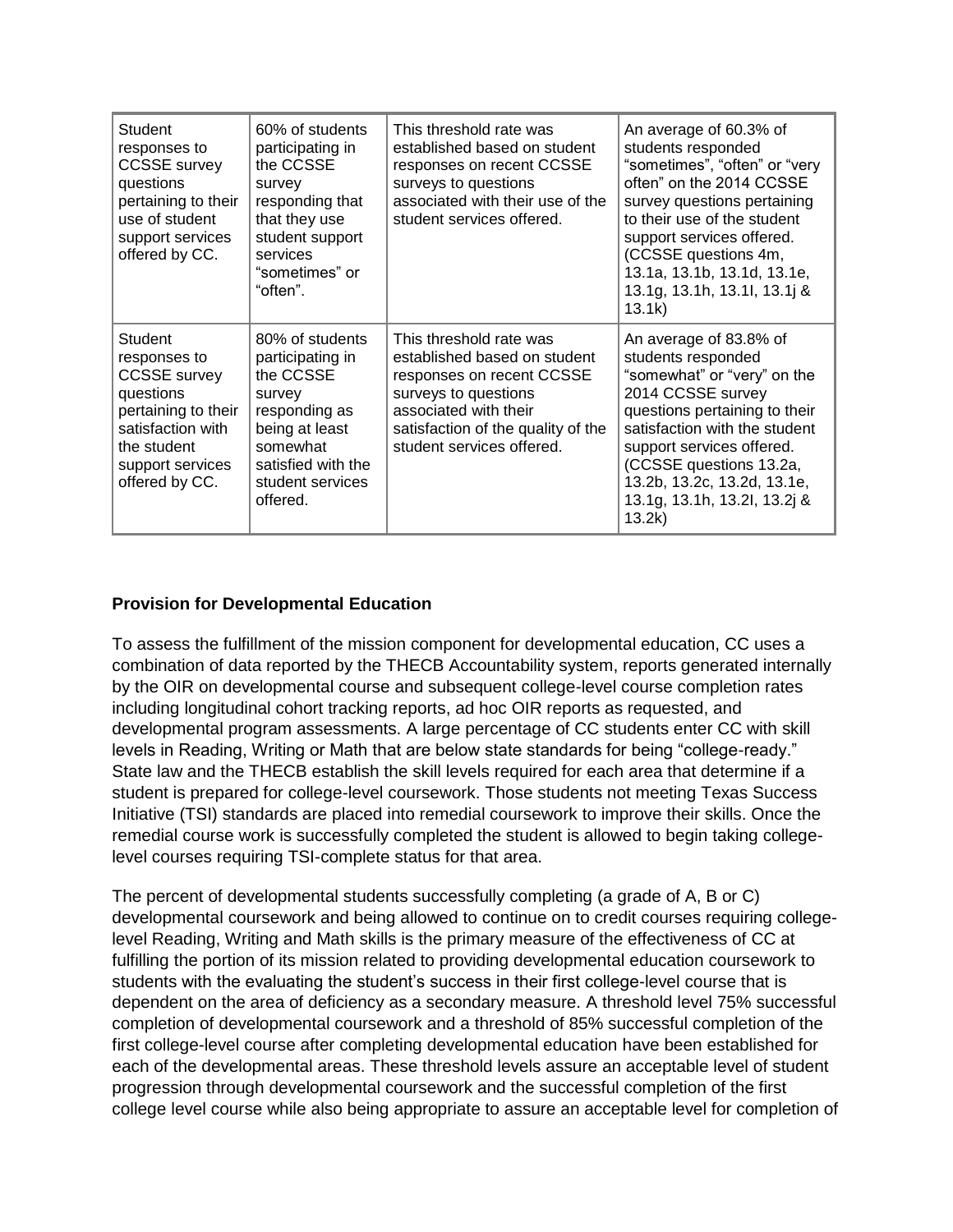the student's educational goals. These rates and the rationale for each are provided in the following table.

| <b>Criteria of</b><br><b>Effectiveness</b>                                                                                             | <b>Threshold of</b><br><b>Acceptability</b>                                                                                                                                                                                    | <b>Rationale for Threshold</b>                                                                                                                                                                                                                                                                                                 | <b>Results</b>                                                                                                                                                                                                                                                                                                                                                                                                                                                                                                               |
|----------------------------------------------------------------------------------------------------------------------------------------|--------------------------------------------------------------------------------------------------------------------------------------------------------------------------------------------------------------------------------|--------------------------------------------------------------------------------------------------------------------------------------------------------------------------------------------------------------------------------------------------------------------------------------------------------------------------------|------------------------------------------------------------------------------------------------------------------------------------------------------------------------------------------------------------------------------------------------------------------------------------------------------------------------------------------------------------------------------------------------------------------------------------------------------------------------------------------------------------------------------|
| % of students<br>successfully<br>completing<br>remedial<br>coursework and<br>becoming TSI<br>complete in<br>Reading and/or<br>Writing. | 50% of DE<br>Reading &<br>Writing students<br>successfully<br>completing<br>developmental<br>coursework and<br>being eligible to<br>take college-level<br>courses requiring<br>TSI completion in<br>Reading and/or<br>Writing. | The threshold rate of 50% for<br>DE Reading & Writing students<br>completing remedial<br>coursework and being eligible<br>to enroll in related college-level<br>courses was established based<br>on developmental and college-<br>level course completion rates<br>reported by the OIR and the<br>THECB Accountability System. | % of DE Students Meeting<br><b>TSI Obligations in Reading</b><br>Fall 2006 Cohort: 42.9%<br>Fall 2007 Cohort: 50.5%<br>Fall 2008 Cohort: 64.3%<br>Fall 2009 Cohort: 51.7%<br>Fall 2010 Cohort: 45.1%<br>5-Year Average: 50.9%<br>State Cohort Average: 60.1%<br>% of DE Students Meeting<br><b>TSI Obligations in Writing</b><br>Fall 2006 Cohort: 39.3%<br>Fall 2007 Cohort: 46.7%<br>Fall 2008 Cohort: 53.2%<br>Fall 2009 Cohort: 49.5%<br>Fall 2010 Cohort: 57.1%<br>5-Year Average: 49.2%<br>State Cohort Average: 56.6% |
| % of students<br>successfully<br>completing<br>remedial<br>coursework and<br>becoming TSI<br>complete in Math.                         | 45% of DE Math<br>students<br>successfully<br>completing<br>developmental<br>coursework and<br>being eligible to<br>take college-level<br>courses requiring<br>TSI completion in<br>Math.                                      | The threshold rate of 45% for<br>DE Math students completing<br>remedial coursework and being<br>eligible to enroll in related<br>college-level courses was<br>established based on<br>developmental and college-<br>level course completion rates<br>reported by the OIR and the<br>THECB Accountability System.              | % of DE Students Meeting<br><b>TSI Obligations in Math</b><br>Fall 2006 Cohort: 41.9%<br>Fall 2007 Cohort: 47.9%<br>Fall 2008 Cohort: 36.9%<br>Fall 2009 Cohort: 39.9%<br>Fall 2010 Cohort: 37.9%<br>5-Year Average: 40.9%<br>State Cohort Average: 44.1%                                                                                                                                                                                                                                                                    |

## **Table 6: Criteria Used to Measure Student Achievement for the Provision for Developmental Education**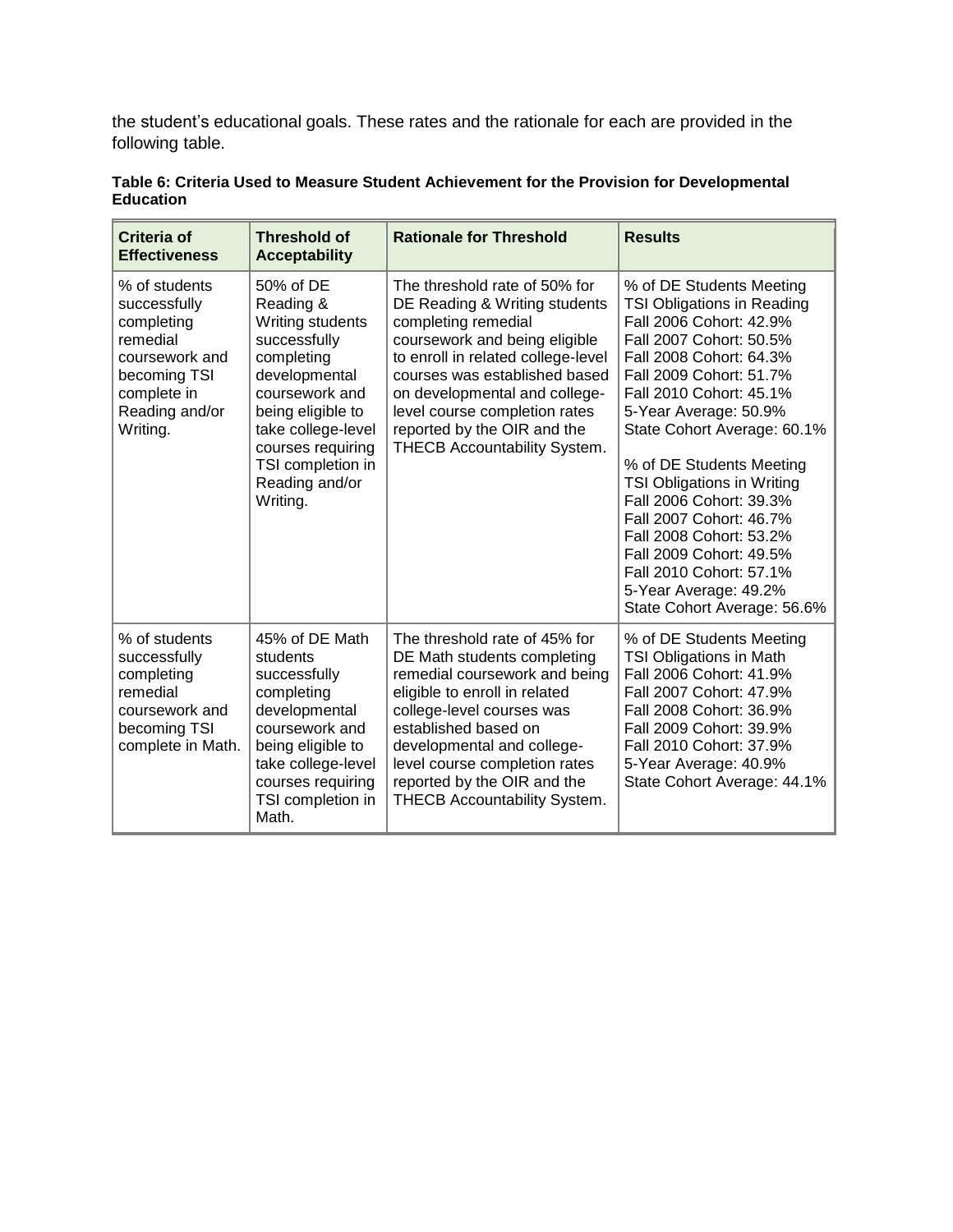| % of students<br>successfully<br>completing<br>remedial<br>coursework in<br>Reading and/or<br>Writing that<br>successfully<br>complete their<br>first college-level<br>course requiring<br>TSI completion in<br>Reading and/or<br>Writing. | 40% of students<br>completing<br>developmental<br>Reading &<br>Writing courses<br>will successfully<br>complete their<br>first associated<br>college-level<br>course with a "C"<br>or better. | The threshold rate of 40% of<br>developmental Reading &<br>Writing students completing<br>their first college-level course<br>was established based on<br>developmental and college-<br>level course completion rates<br>reported by the OIR and the<br>THECB Accountability System. | % of DE Students<br>Successfully Completing a<br><b>College-level Reading</b><br>Course<br>Fall 2006 Cohort: 34.3%<br>Fall 2007 Cohort: 33.0%<br>Fall 2008 Cohort: 38.8%<br>Fall 2009 Cohort: 36.8%<br>Fall 2010 Cohort: 40.2%<br>5-Year Average: 36.6%<br>State Cohort Average: 37.8%<br>% of DE Students<br>Successfully Completing a<br><b>College-level Writing Course</b><br>Fall 2006 Cohort: 32.8%<br>Fall 2007 Cohort: 28.0%<br>Fall 2008 Cohort: 32.3%<br>Fall 2009 Cohort: 29.0%<br>Fall 2010 Cohort: 29.7%<br>5-Year Average: 30.4%<br>State Cohort Average: 30.3% |
|--------------------------------------------------------------------------------------------------------------------------------------------------------------------------------------------------------------------------------------------|-----------------------------------------------------------------------------------------------------------------------------------------------------------------------------------------------|--------------------------------------------------------------------------------------------------------------------------------------------------------------------------------------------------------------------------------------------------------------------------------------|-------------------------------------------------------------------------------------------------------------------------------------------------------------------------------------------------------------------------------------------------------------------------------------------------------------------------------------------------------------------------------------------------------------------------------------------------------------------------------------------------------------------------------------------------------------------------------|
| % of students<br>successfully<br>completing<br>remedial<br>coursework in<br>Math that<br>successfully<br>complete their<br>first college-level<br>course requiring<br>TSI completion in<br>Math.                                           | 35% of students<br>completing<br>developmental<br>Math courses will<br>successfully<br>complete their<br>first associated<br>college-level<br>course with a "C"<br>or better.                 | The threshold rate of 35% of<br>developmental Math students<br>completing their first college-<br>level course was established<br>based on developmental and<br>college-level course completion<br>rates reported by the OIR and<br>the THECB Accountability<br>System.              | % of DE Students<br>Successfully Completing a<br><b>College-level Math Course</b><br>Fall 2006 Cohort: 5.4%<br>Fall 2007 Cohort: 5.8%<br>Fall 2008 Cohort: 13.5%<br>Fall 2009 Cohort: 18.9%<br>Fall 2010 Cohort: 28.0%<br>5-Year Average: 14.3%<br>State Cohort Average: 16.9%                                                                                                                                                                                                                                                                                                |

## **Provision for Continuing Education / Community Service Courses**

As discussed in section 3.4.2 of this compliance document, CC provides continuing education and community service courses to members of the communities it serves. Continuing education (CE) courses are scheduled to meet the needs of these communities based on requests from area businesses and community members. In addition, CC strives to identify local training needs for current business and industry, as well as upcoming skills requirements for workforce needs in emerging fields in an effort to be proactive in its CE offering. To evaluate its provision of CE courses and the effectiveness of meeting the needs of the community, CC continually examines the CE courses offered and the enrollments for each. A threshold level of 85% of requests for CE courses that are projected to meet minimum enrollment levels will be offered. Examples of recent CE and community service courses recently offered at CC is available in the documentation for Section 3.4.2 of this compliance document.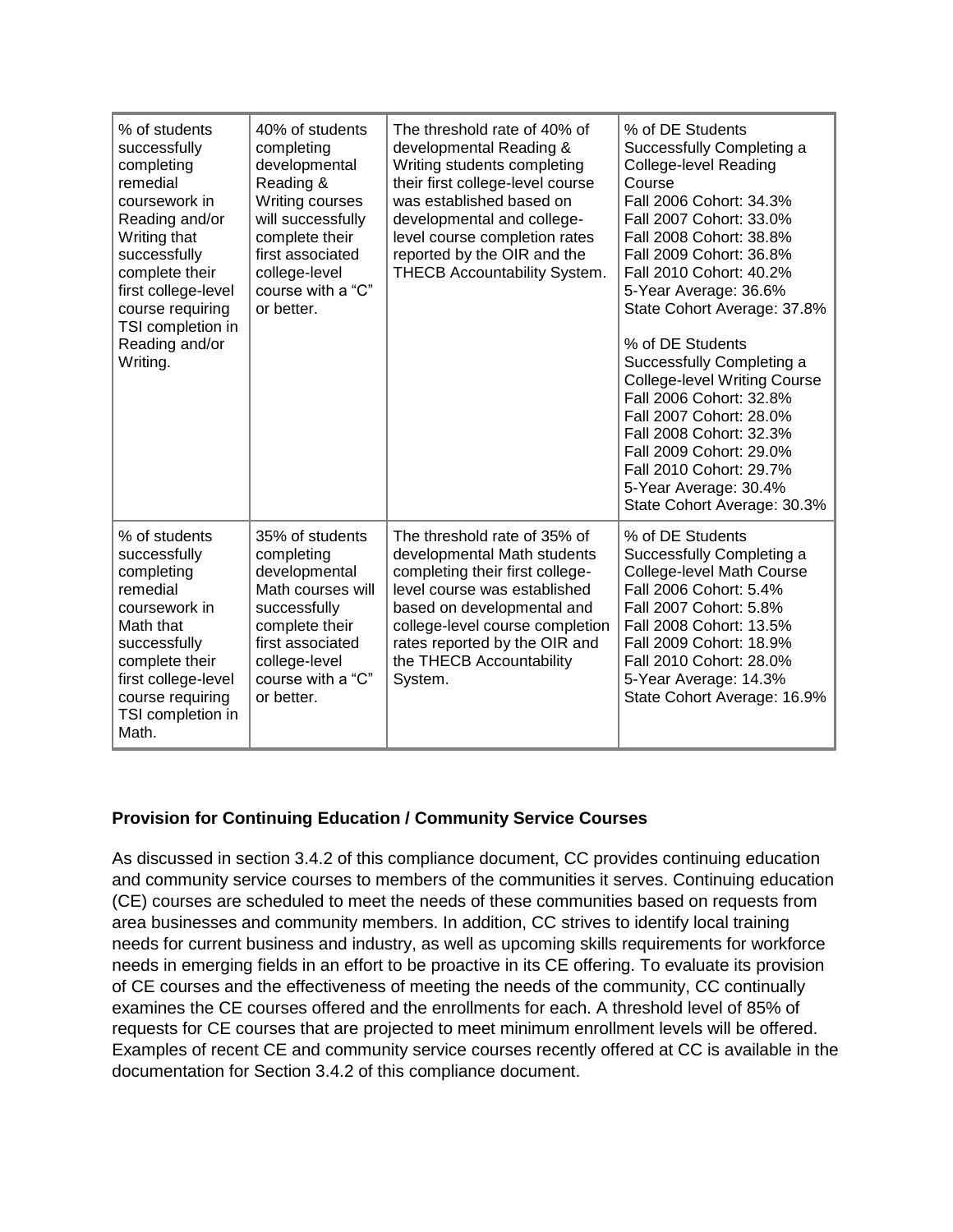| <b>Courses</b> |                   | Table 7: Criteria Used to Measure the Provision for Continuing Education/Community Services |                   |
|----------------|-------------------|---------------------------------------------------------------------------------------------|-------------------|
| $\int$         | $Th$ resoluted at | Detianale for Throphold                                                                     | $D_{\text{aaulia$ |

| Criteria of<br><b>Effectiveness</b>                                                                                                                 | <b>Threshold of</b><br><b>Acceptability</b>                                                                            | <b>Rationale for Threshold</b>                                                                                                                                                                                                 | <b>Results</b>                                                                                                                                                                      |
|-----------------------------------------------------------------------------------------------------------------------------------------------------|------------------------------------------------------------------------------------------------------------------------|--------------------------------------------------------------------------------------------------------------------------------------------------------------------------------------------------------------------------------|-------------------------------------------------------------------------------------------------------------------------------------------------------------------------------------|
| Number of CE<br>courses offered<br>annually to<br>assure a<br>minimum % of<br>business and<br>community<br>requests for CE<br>courses being<br>met. | 85% of business<br>and community<br>requests for CE<br>courses being<br>met by offering 70<br>CE courses each<br>year. | The threshold level of 70 CE<br>courses being offered annually<br>was established to be<br>appropriate as it allows CC to<br>meet the majority of requests<br>for CE courses with the current<br>level of resources available. | <b>Continuing Education</b><br>Courses offered each year<br>FY 2010: 66<br>FY 2011: 65<br>FY 2012: 57<br>FY 2013: 80<br>FY 2014: 83<br>5-Year Average: 70                           |
| Annual<br>Enrollment in<br>Continuing<br>Education<br>Courses<br>(unduplicated)                                                                     | Annual<br>unduplicated<br>enrollment in<br>Continuing<br>Education<br>Courses of 450<br>students.                      | The threshold level of 450<br>unduplicated students enrolled<br>in CE courses annually was<br>established based on historical<br>enrollment figures reported by<br>the OIR and the THECB<br>Accountability System.             | <b>Annual Continuing Education</b><br>Enrollment (unduplicated)<br>FY 2010: 479<br>FY 2011: 431<br>FY 2012: 515<br>FY 2013: 388<br>FY 2014: 691<br>5-Year Average: 501              |
| Annual<br>Continuing<br>Education<br><b>Contact Hours</b>                                                                                           | <b>Annual Contact</b><br>Hours for<br>Continuing<br>Education<br>Courses of<br>17,500.                                 | The threshold level of 17,500<br>annual contact hours for CE<br>courses was established based<br>on historical enrollment figures<br>reported by the OIR and the<br>THECB Accountability System.                               | <b>Annual Continuing Education</b><br><b>Contact Hours</b><br>FY 2010: 22,750<br>FY 2011: 16,865<br>FY 2012: 14,309<br>FY 2013: 18,286<br>FY 2014: 22,376<br>5-Year Average: 18,917 |

# **Provision for Cultural Enrichment**

As part of its mission, CC offers or hosts several cultural events each year. These events include staging theatre arts productions, hosting art shows, providing lectures and presentations from invited guest speakers, and offering courses that provide cultural enrichment including courses for CC students as well as members of the communities CC serves. A threshold level of 10 offered or hosted events annually was established to support the provision of offering cultural enrichment to the students and communities served by CC, and a threshold of 6 cultural enrichment courses offered each year was established. These threshold levels were based on student and community interest and response to previous cultural enrichment offerings at CC.

#### **Table 8: Criteria Used to Measure the Provision for Cultural Enrichment**

| l Criteria of        | <b>Threshold of</b>  | <b>Rationale for Threshold</b> | <b>Results</b> |
|----------------------|----------------------|--------------------------------|----------------|
| <b>Effectiveness</b> | <b>Acceptability</b> |                                |                |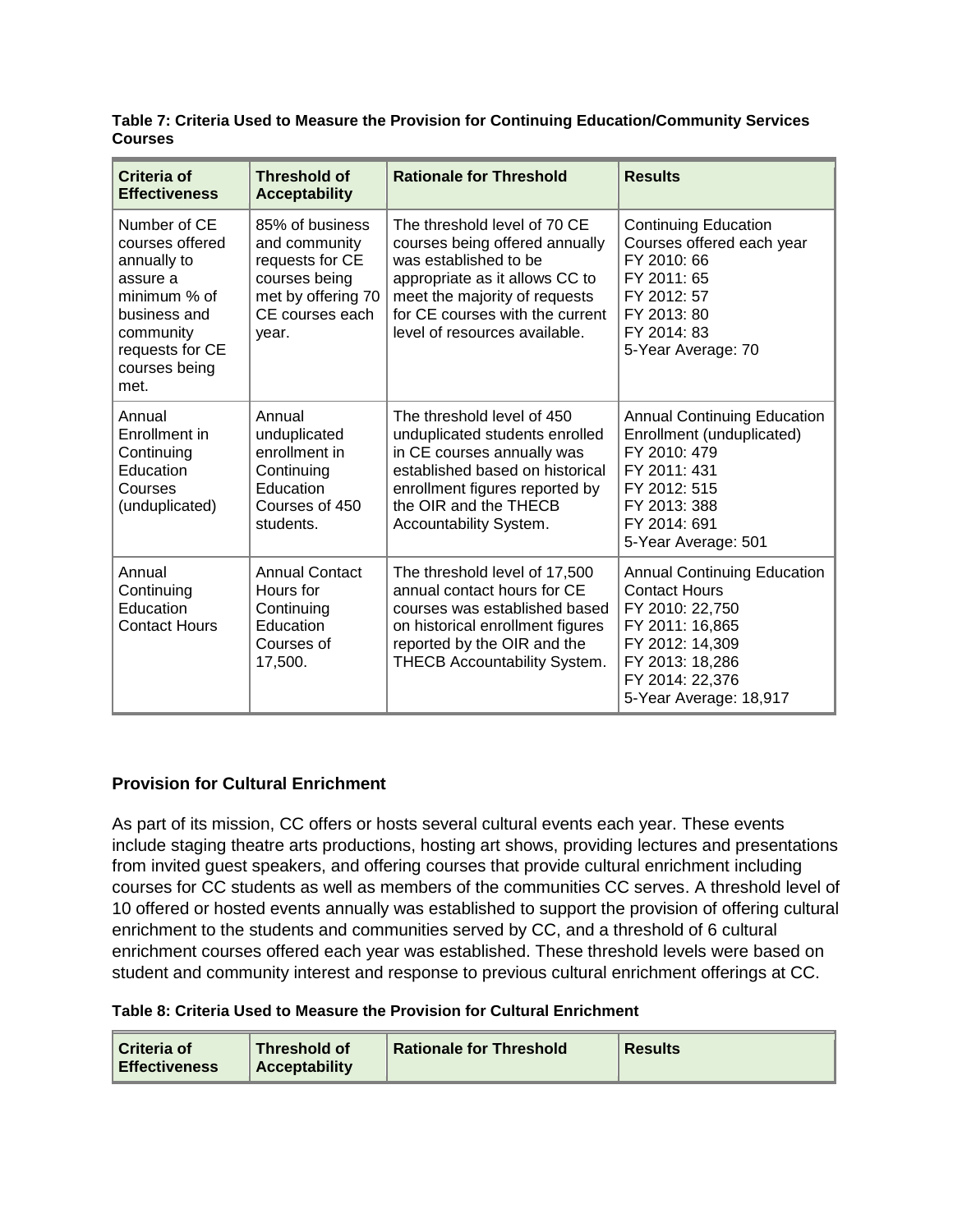| <b>Student</b><br>responses to<br><b>CCSSE</b> survey<br>questions<br>pertaining to<br>having<br>conversations<br>with students of a<br>different race or<br>ethnicity or that<br>have different<br>religious beliefs,<br>political opinions,<br>or personal<br>values. | 80% of students<br>participating in<br>the CCSSE<br>survey<br>responding<br>"sometimes",<br>"often" or "very<br>often" that they<br>had serious<br>conversations<br>with students of a<br>different race or<br>ethnicity or with<br>different religious<br>beliefs, political<br>opinions, or<br>personal values. | This threshold rate was<br>established based on student<br>responses on recent CCSSE<br>surveys to questions<br>associated with their<br>conversations with students of<br>a different race or ethnicity or<br>with different religious beliefs,<br>political opinions, or personal<br>values. | 81.4% of students responded<br>"sometimes", "often" or "very<br>often" on the 2014 CCSSE<br>survey question pertaining to<br>having serious conversations<br>with students of a different<br>race or ethnicity. (CCSSE<br>question 4s)<br>81.0% of students responded<br>"sometimes", "often" or "very<br>often" on the 2014 CCSSE<br>survey question pertaining to<br>having serious conversations<br>with students with differing<br>religious beliefs, political<br>opinions or personal values.<br>(CCSSE question 4t) |
|-------------------------------------------------------------------------------------------------------------------------------------------------------------------------------------------------------------------------------------------------------------------------|-------------------------------------------------------------------------------------------------------------------------------------------------------------------------------------------------------------------------------------------------------------------------------------------------------------------|------------------------------------------------------------------------------------------------------------------------------------------------------------------------------------------------------------------------------------------------------------------------------------------------|----------------------------------------------------------------------------------------------------------------------------------------------------------------------------------------------------------------------------------------------------------------------------------------------------------------------------------------------------------------------------------------------------------------------------------------------------------------------------------------------------------------------------|
| <b>Student</b><br>responses to<br><b>CCSSE</b> survey<br>questions<br>pertaining to CC<br>encouraging<br>contact among<br>students from<br>different<br>economic, social,<br>and racial or<br>ethnic<br>backgrounds                                                     | 80% of students<br>participating in<br>the CCSSE<br>survey<br>responding<br>"some", "quite a<br>bit" or "very<br>much" that CC<br>encourages<br>contact among<br>students from<br>different<br>economic, social,<br>and racial or<br>ethnic<br>backgrounds.                                                       | This threshold rate was<br>established based on student<br>responses on recent CCSSE<br>surveys to the question<br>associated with CC<br>encouraging contact among<br>students from different<br>economic, social, and racial or<br>ethnic backgrounds.                                        | 88.2% of students responded<br>"some", "quite a bit" or "very<br>much" on the 2014 CCSSE<br>survey question pertaining to<br>CC encouraging contact<br>among students from<br>different economic, social,<br>and racial or ethnic<br>backgrounds. (CCSSE<br>question 9c)                                                                                                                                                                                                                                                   |
| <b>Student</b><br>responses to<br><b>CCSSE</b> survey<br>questions<br>pertaining to their<br>experiences at<br>CC contributing to<br>understanding<br>people of other<br>racial and ethnic<br>backgrounds.                                                              | 80% of students<br>participating in<br>the CCSSE<br>survey<br>responding<br>"sometimes",<br>"often" or "very<br>often" that their<br>experiences at<br>CC contribute to<br>their<br>understanding<br>people of other<br>racial and ethnic<br>backgrounds.                                                         | This threshold rate was<br>established based on student<br>responses on recent CCSSE<br>surveys on the question<br>associated with their<br>experiences at CC contributing<br>to their understanding people<br>of other racial and ethnic<br>backgrounds.                                      | 85.8% of students responded<br>"sometimes", "often" or "very<br>often" on the 2014 CCSSE<br>survey question pertaining to<br>their experiences at CC<br>contributing to their<br>understanding people of<br>other racial and ethnic<br>backgrounds. (CCSSE<br>question 12k)                                                                                                                                                                                                                                                |